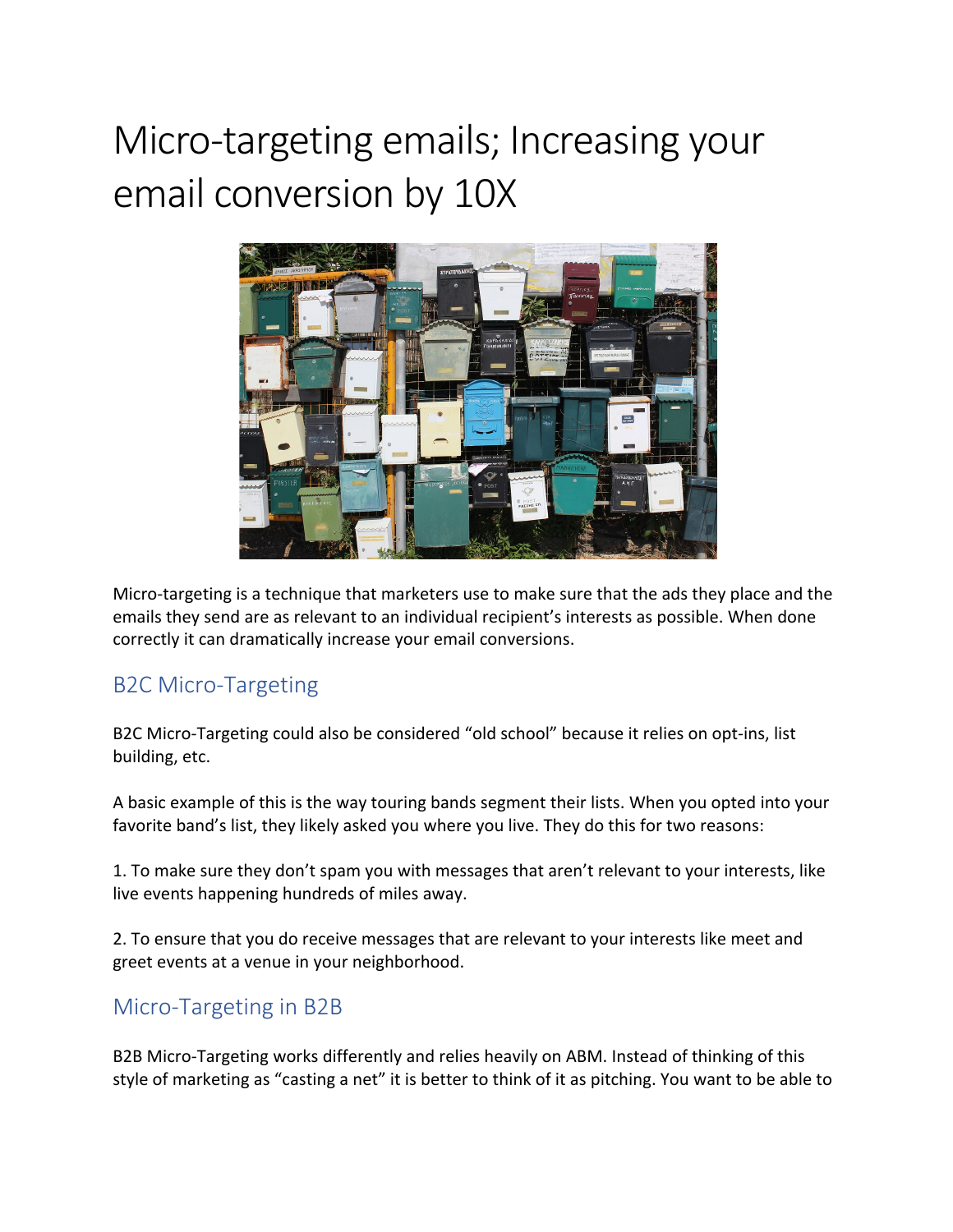prove to your prospect that you are reaching out to them, specifically, because you think that what you have to offer fills a need that they have.

For example, you wouldn't contact the lead fashion buyer for Macy's to try to convince the company to switch over to a different (aka your) point of sale system, would you? Of course not. You would figure out who is in charge of stores, technology or operations and pitch your system to them. But how do you make sure that your email gets read?

## Advanced Contact Research

If you want to set yourself apart from the rest of the cold emailers, a good place to start is to demonstrate that you understand the company's mission and your target's role within that. From there, you are going to want to dig deeper. Learn as much as you can about each person on your list. Learn about their professional history, where they've worked, how they got to where they are now, what they think about their industry, etc.

If you like, you can dig even deeper—you can figure out personal details that you can use to make your message really hit home. Perhaps this person has a public twitter account on which they talk about being Dan Levy's biggest fan. Including a quote from or an allusion to *Schitt's Creek* (make sure it is relevant to the point you're trying to make) can go a long way. You get the idea.



You might be surprised about what you can learn by checking out a person's public profiles. You don't have to limit yourself to what they've done professionally (though that is definitely a big part of micro-targeting). Anything that is available publicly is fair game.

Maybe pre-pandemic your target was a member of an intramural bubble soccer league with someone else you already know—make sure to mention that in your message!